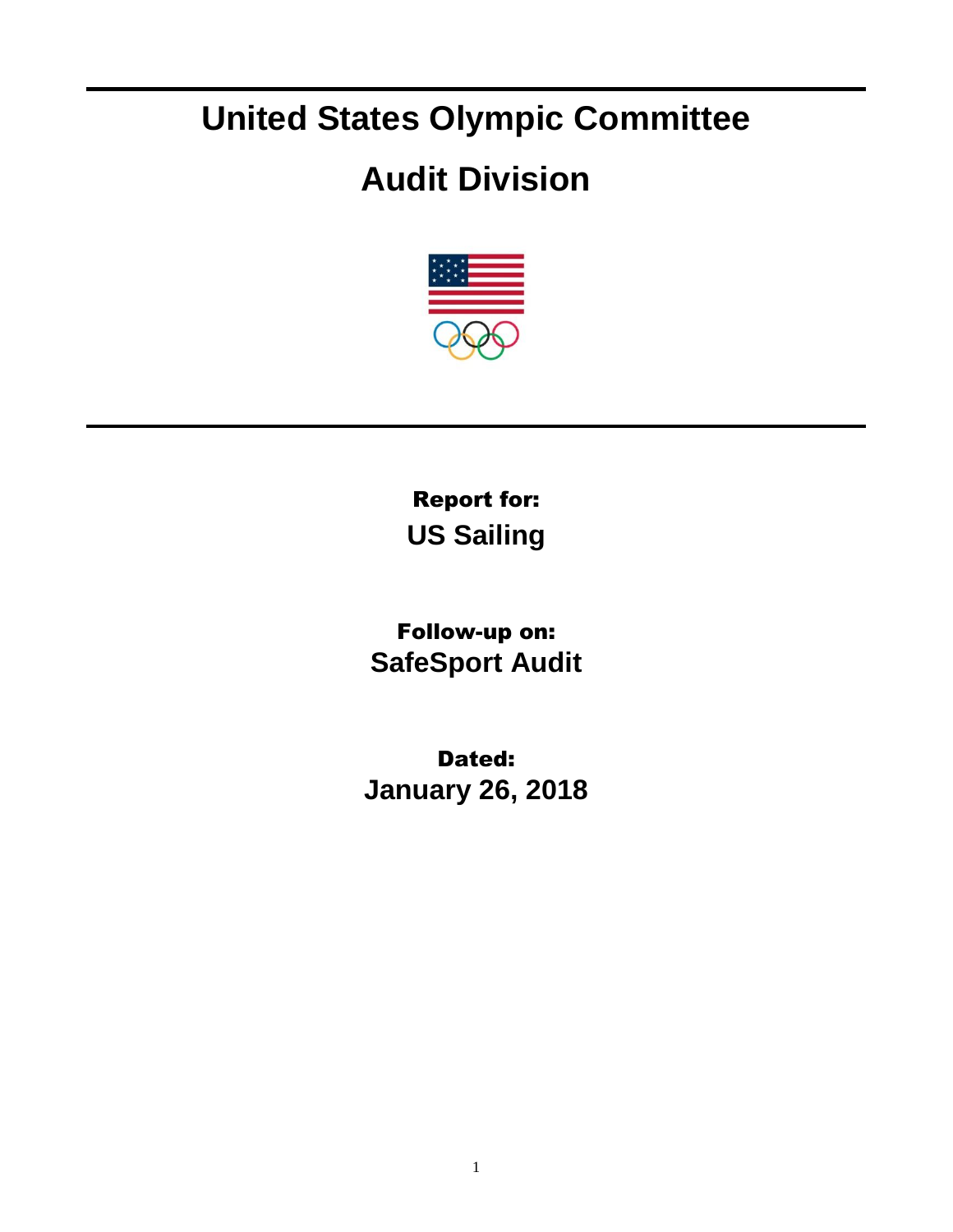UNITED STATES OLYMPIC COMMITTEE 1 Olympic Plaza Colorado Springs, CO 80909



January 26, 2018

Jack Gierhart Executive Director US Sailing Association, Inc.

Dear Jack,

During the second and third quarter of 2017, Baker Tilly Virchow Krause (Baker Tilly) performed a SafeSport audit of US Sailing (Sailing). The purpose of the follow-up review is to report on the status of recommendations from the SafeSport audit of Sailing dated October 2017. Our methodology was limited to communication with Sailing and a review of various policies provided by the organization. The Audit Division did not perform additional audit work to verify action was taken. However, SafeSport will be tested during the routine audit process going forward.

The review found that both recommendations were implemented and are considered closed. Sailing was prompt to implement the two recommendations in the SafeSport audit.

We thank you and your staff for assisting in the follow-up review.

Sincerely,

it Julle

Bridget Toelle, CPA, CIA Ellen Senf Senior Director, Audit Staff Auditor

cc: Scott Blackmun Bruce Burton Rick Adams Betsy Alison Gary Johansen Chris McCleary

Ellen A Sent